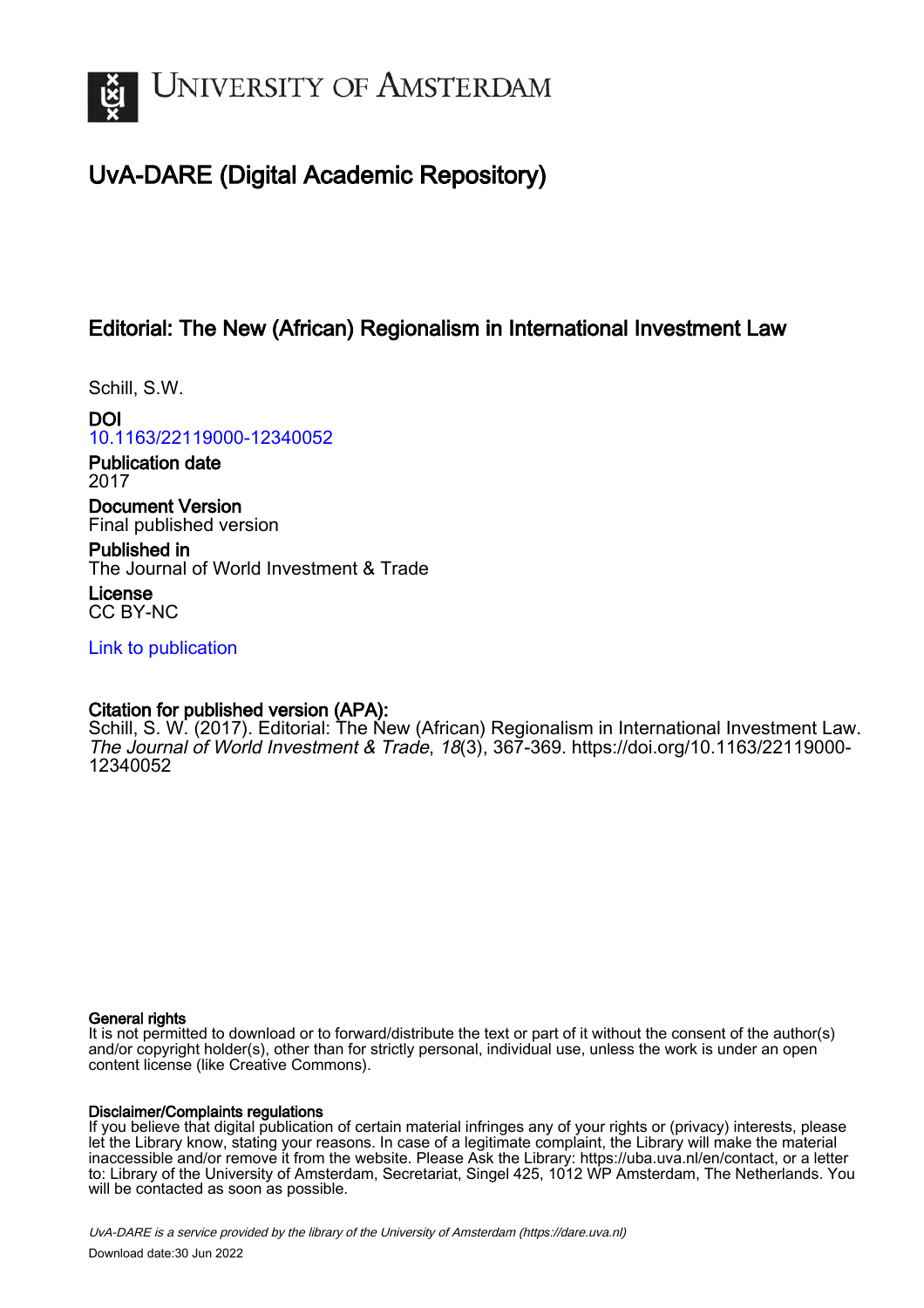

The Journal of World world<br>Investment & Trade Law \* Feonomics \* Politibrill.com/jwit

## **Editorial: The New (African) Regionalism in International Investment Law**

It is by now a truism that international investment law is a fast-evolving field. This holds true not only in the jurisprudence produced by arbitral tribunals, but also in treaty making. Indeed, we have come a long way from the lean, Europeanstyle model bilateral investment treaty (BIT) that has dominated international investment agreement (IIA) practice until the mid-2000s. Since then, the recalibration of investor rights, the integration of trade and investment matters in the same agreement and debates about redesigning investment dispute settlement are the dominant trends in investment treaty making.

Rising regionalism, including the involvement of regional organizations as parties to IIAs, as well as the conclusion of regional investment agreements among members, is another marked feature. Finally, changes to the geography of international investment law are notable. Developments in the field are, for a variety of reasons, not anymore dominated by capital-exporting countries from North America and Western Europe, but occur in places that have long been considered as 'periphery'. Here again, regions, rather than individual countries, seem to have the most far-reaching impact.

In order to map and critically evaluate these developments, the *Journal of World Investment and Trade* has put a particular focus on regionalism in the practice, debates and intellectual engagement with investment law and policy in a number of Special Issues. After dealing with the emerging investment law and policy of the European Union (EU) under the Lisbon treaty (15:3–4 JWIT (2014) 375–704), the rising impact of Asian actors in investment governance  $(16:5-6$  JWIT  $(2015)$  765–1124), the challenges to the system in Latin America (17:4 JWIT (2016) 511–699), and the legal problems of intra-EU IIAs (17:6 JWIT (2016) 871–1051), the present Special puts developments in Africa on center stage.

It is hardly an exaggeration to say that the developments there are at the cutting edge of debates in international investment law and policy. Not only are all major trends in IIA-making mirrored in Africa; in several respects African actors may even be frontrunners in the field and help make a unique contribution to regionalism in international investment governance. This

<sup>©</sup> Schill, 2017 | DOI 10.1163/22119000-12340052

This is an open access article distributed under the terms of the Creative Commons Attribution-Noncommercial 3.0 Unported (CC-BY-NC 3.0) License.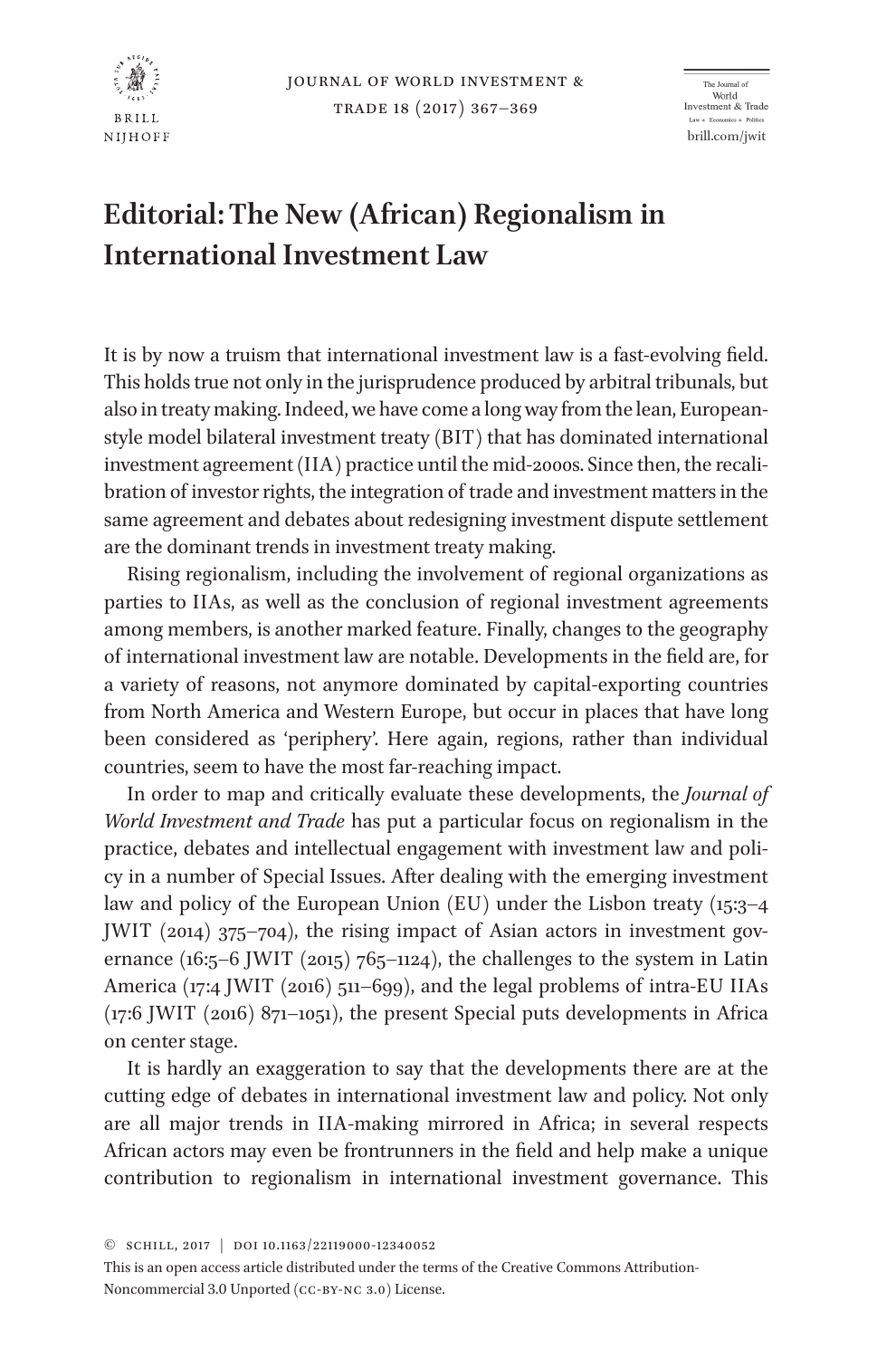holds true, for example, in respect of how obligations of foreign investors – an issue that is hotly debated at the United Nations level, with a multilateral convention on business and human rights looming – are integrated into IIAs. In this respect, various projects of investment law reform in Africa go much beyond the suggestions made elsewhere, including in Europe and Latin America. Similarly, the focus on investment facilitation for sustainable development in several projects of regional economic integration in Africa is much more pronounced than in other regions.

The idea of a new regionalism in investment governance in Africa also shows in respect of how regional organizations, such as the Common Market for Eastern and Southern Africa (COMESA), the East African Community (EAC), the Southern African Development Community (SADC), or the African Union (AU), position themselves in the dynamic investment policy processes in Africa. Rather than set out to disintegrate and enhance the spaghetti bowl of bilateral arrangements, they aim at disentangling it. African regional organizations not only coordinate their members' investment policies, but also engage in inter-organization cooperation in order to achieve much broader projects of regional economic integration. These culminate in the creation of an Africawide free trade area with an integrated foreign investment policy of which the Pan-African Investment Code (PAIC) is the most tangible manifestation. While such a grand project is still to materialize, it seems that African states and organizations use regionalism as building blocks towards more economic integration and (sustainable) development. Unlike in some regions elsewhere, African regionalism is less an expression of fragmentation or the result of conflicting internal or external interests pulling in different directions, but a constructive step in defragmentation.

Finally, the developments in international investment law and policy in Africa are driven – to a large part – from within Africa. This is not only the case at the level of policy-makers, but also at the level of experts. The work on the PAIC, for example, has relied predominantly on African rather than foreign experts. Similarly, the Principles on International Investment for Sustainable Development in Africa developed by the African Society of International Law are an expression of genuinely African engagement with investment law. Far from suggesting that they are sealed-off from debates elsewhere, an African approach is helpful in bringing about projects of investment governance that are viewed as genuinely African in reflecting African values and understandings.

While some of the projects discussed in this Special Issue are still visions, and are yet to stand the challenge of being put into practice, the specific features African regionalism in investment governance already has developed can also serve as a useful example for how regional integration in investment